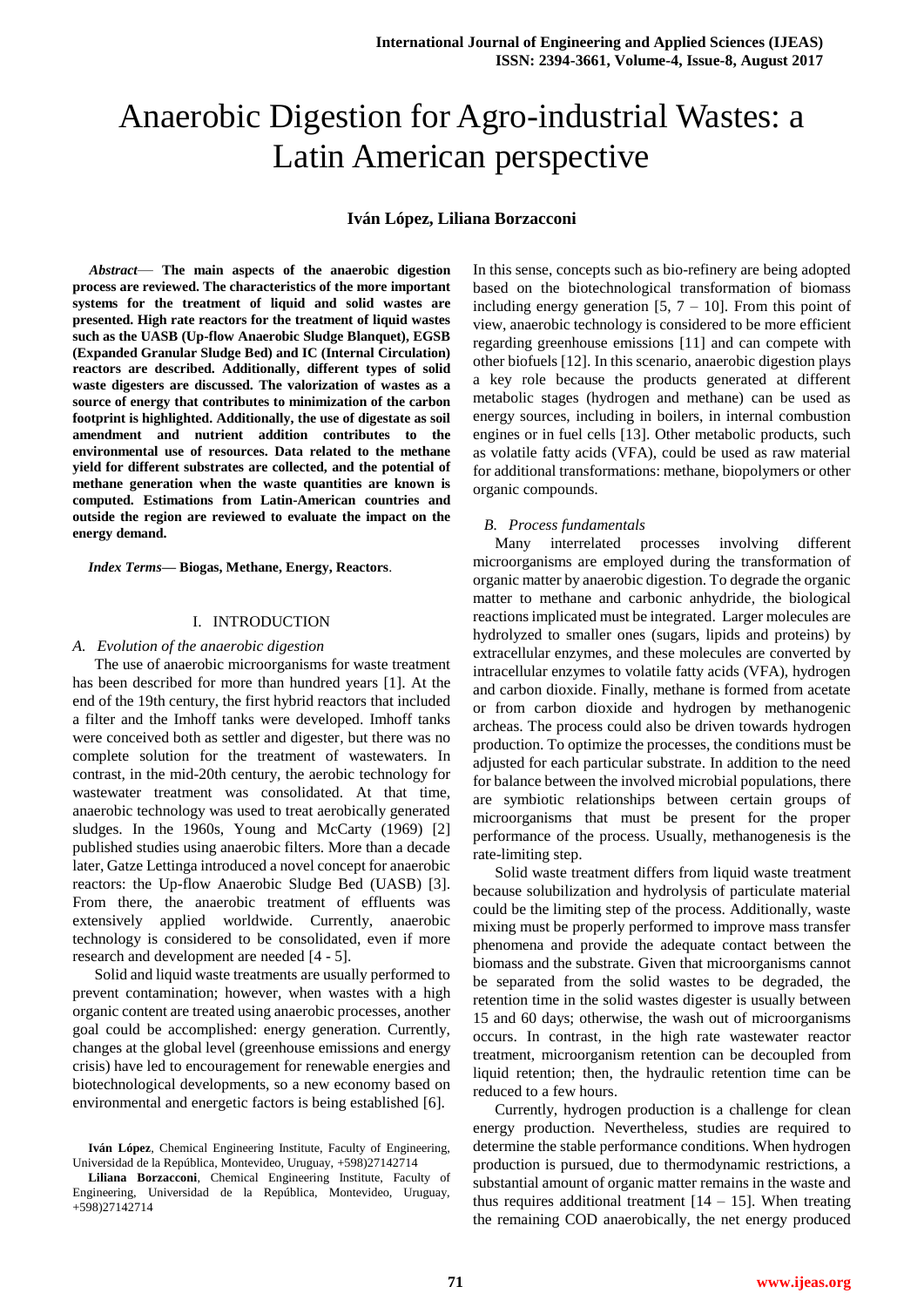(hydrogen plus methane) is not much higher than that produced with exclusive methanation. Nevertheless, some advantages of hydrogen production must be addressed: because water is produced when combusting, hydrogen is an attractive clean fuel, and hydrogen can be obtained from other sources, providing versatility to the market concerning hydrogen generation. As a consequence, research on hydrogen production must be focused on obtaining a stable process.

# II. LIQUID WASTE TREATMENTS

## *A. Background*

The main anaerobic treatment systems include the following: lagoons, contact reactors, UASB, anaerobic filters, hybrid reactors, fluidized beds, expanded granular sludge bed (EGSB) reactors and internal circulation (IC) reactors.

With the UASB reactor conception by Gatze Lettinga in the 1980s, decoupling between the hydraulic retention time (HRT) and the biomass retention time (BRT) was achieved. Therefore, HRT could be decreased, and consequently, the reactor volume was diminished. Then, lower investment and operating costs were achieved, and more stable configurations were obtained. The decoupling between the HRT and the BRT was possible due to the good settlement properties of the sludge, which often occurred due to granule formation. Nevertheless, non-granular sludge with flocculent characteristics and good settlement properties has also demonstrated good performance in UASB reactors.

Later, based on the same concept, EGSB and IC reactors were developed. These reactors worked at higher volumetric organic loads and allowed lower volumes than UASB reactors. Their main differences from UASB reactors are as follows: high up-flow velocities (achieved by imposing external or internal recirculation) and higher height versus diameter ratios than UASB reactors.

#### *B. Low organic load systems*

*Anaerobic lagoons:* These extensive systems are applied in countries with land availability, and lagoons have low control requirements but usually organic matter removal efficiencies are low. Currently, it is customary to cover the entire surface of the lagoon to prevent greenhouse gas emissions and recover biogas energy. The HRT is between 10 and 90 days, the depth is approximately 6 m, the organic load applied is between 0.5 and 2 kgCOD  $m<sup>-3</sup>d<sup>-1</sup>$  and the removal efficiency is between 30 and 80%. Sludge purge must be performed every two to five years. Covered lagoons are an interesting option for existing plants based on extensive treatments, because biogas is captured and could be used for energetic purposes. However, operational problems like fatty material accumulation and low biodegradation rate due to low degree of mixing are presented [16].

*Contact systems:*These are robust reactors that are composed of an anaerobic stirred tank and an external settler to separate the sludge from the treated effluent. In this way, the HRT and BRT can be managed. Usually, a degasser is included to prevent sludge flotation due to the gas content. The organic loads are usually less than 5 kgCOD  $\text{m}^3 \text{d}^1$  [17].

*Anaerobic filters:* Total or partial (hybrid reactors) are filled with a packing material that could proceed from different sources. The biomass grows fixed to packing, thus avoiding the washout of the microorganisms. Packing has a specific area of approximately 100  $m^2$  m<sup>-3</sup>, HRT is approximately 12 h, and organic loads of up to  $4 \text{ kgCOD m}^{-3}$  $d^{-1}$  are achieved [18].

## *C. Up- flow Anaerobic Sludge Bed reactors (UASB)*

UASB are compact systems with low area requirements, low operational and investment costs, low energy consumption and low sludge production. The UASB reactors are continuously fed from the bottom, which produces an up-flow stream towards the upper outlet. The up-flow stream passes through the sludge bed composed of the aggregates of microorganisms and granular or flocculent biomass. The up-flow stream and gas production must provide sufficient mixing to ensure the proper contact between biomass and substrate. Because the aggregates have good settlement properties, the time that sludge is retained in the reactor is higher than the retention time of the liquid phase. Then, methanogenic microorganisms that have slow growth are not washed out. In the upper part, a three-phase separation system allows for the exit of the gas and liquid and for the return of sludge that eventually could reach the top of the reactor. The three-phase separator must be designed to capture the generated gas and the liquid flow exiting from the reactor, according to the parameters established for the regular operation of the system. Concerning the sludge return, the linear velocities in the settlement zone must be according to the settlement properties of the sludge.

The Biochemical Oxygen Demand (BOD<sub>5</sub>) and the Chemical Oxygen Demand (COD) removal efficiencies are approximately 75 and 65%, respectively. Additionally, the sludge is usually generated with a relatively high concentration and a good dehydration capacity. Although the acclimation of sludge is required for the start-up, reactor performance can be resumed after long periods of interrupted functioning.

Some weaknesses should be addressed: odors occasionally occur due to the incorrect design or construction of the gas collection system, low tolerance to toxic loads exists, post-treatment is always required and longer start-up periods than aerobic systems are required

# *D. Expanded Granular Sludge Bed reactors (EGSB) and Internal Circulation reactors (IC)*

There is a new generation of anaerobic reactors that improves the UASB concepts. The EGSB and IC reactors work like fluidized beds, due to the high up-flow velocities applied. This flow is produced by an external recirculation in the EGSB and using a gas-lift effect in the IC. The biomass must have excellent settlement properties to prevent wash out. Table 1 shows organics loads and other design characteristics of the three types of reactors.

Table 1. Organic loads and design parameters of UASB, IC and EGSB reactors.

| Reactor     | Up-flow<br>velocity<br>$(m h^{-1})$ | Height/Diameter<br>ratio | Organic load<br>$(kgCOD m-3$<br>$d^{-1}$ ) |
|-------------|-------------------------------------|--------------------------|--------------------------------------------|
| <b>UASB</b> | $0.5 - 1.0$                         | $0.2 - 0.5$              | $10 - 20$                                  |
| <b>EGSB</b> | $10 - 15$                           | $4 - 5$                  | $20 - 40$                                  |
| IC          | $10 - 30$ <sup>a</sup>              | $3 - 6$                  | $20 - 40$                                  |
|             | $4 - 8^{b}$                         |                          |                                            |

a: in the upper part of the reactor; b: in the lower part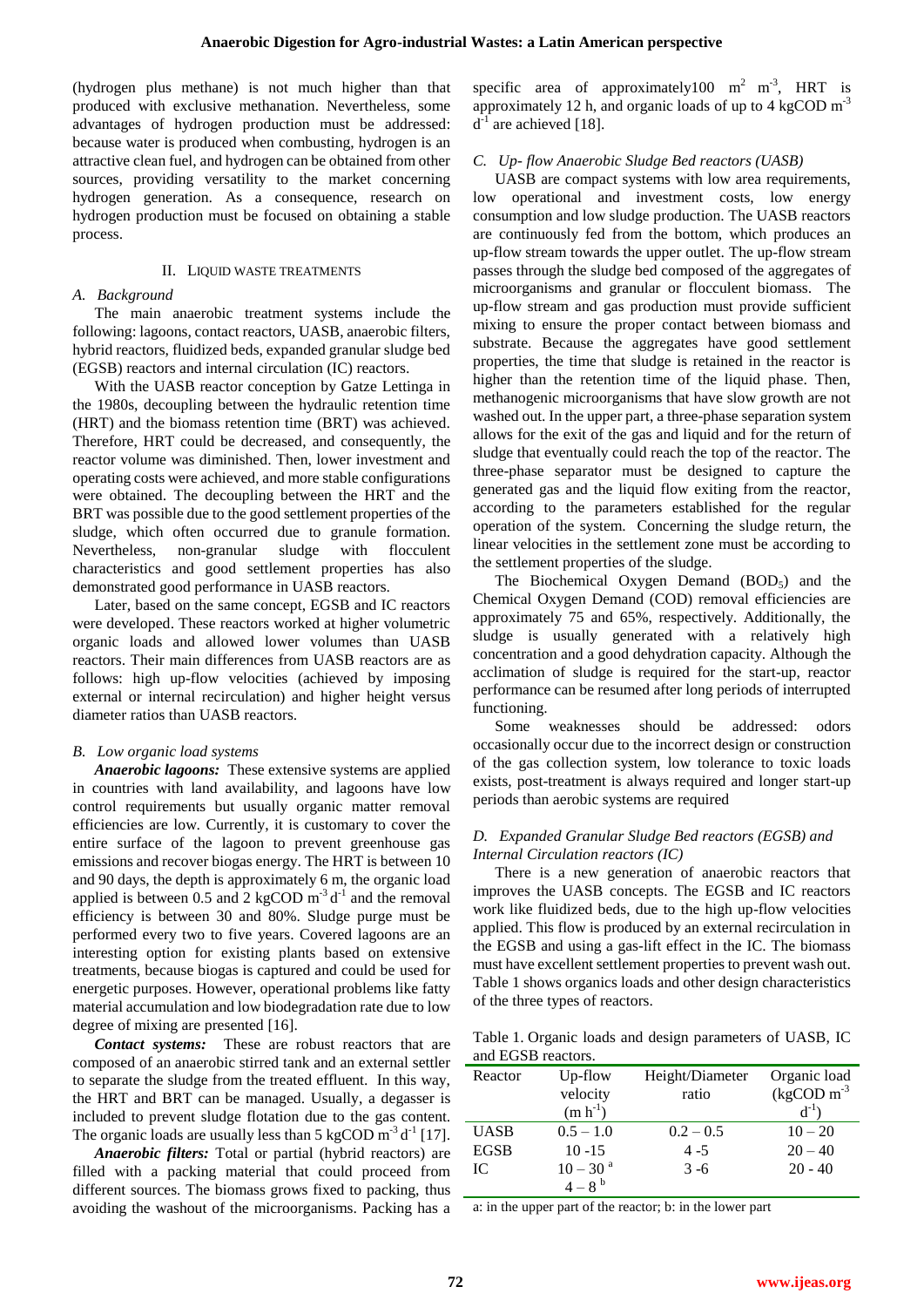# **International Journal of Engineering and Applied Sciences (IJEAS) ISSN: 2394-3661, Volume-4, Issue-8, August 2017**

# *E. Main types of liquid wastes*

Anaerobic digestion can be applied to many of the liquid wastes generated in the agroindustry: malting, brewery, soft drinks, distillery, pulp and paper, food industry, pharmaceutical, yeast, and leachate  $[19 - 21]$ . Next, the most relevant wastewaters in the region are addressed.

*Slaughterhouse industry -* The origins of slaughterhouse wastewater are in the following processes: bleeding, deboning, evisceration, and washing. Three types of effluents are produced: red water, green water and sewage. The red water is mainly generated in the slaughter operations and mainly contains lipid and protein material. The green water is derived from evisceration processes and washing and has high content of lignocellulosic solids and fats. Sewage is derived from toilets for workers. The mixture of the different streams generates a complex effluent that contains proteins, fats and lignocellulosic materials both in a soluble form and in a suspended solids form. Table 2 shows a typical characterization of the slaughterhouse wastewater from a typical factory.

Table 2. Slaughterhouse wastewater characterization.

| <b>Parameter</b>            | Red   | Green | <b>Sewage</b> |
|-----------------------------|-------|-------|---------------|
|                             | water | water |               |
| Flow $(m^3 d^{-1})$         | 1900  | 800   | 200           |
| Temperature $(^{\circ}C)$   | 29    | 23    | 20            |
| total COD $(mg L^{-1})$     | 6700  | 21000 | 730           |
| Soluble COD $(mg L^{-1})$   | 2400  | 3600  | 550           |
| $TSS$ (mg $L^{-1}$ )        | 1900  | 12000 | 400           |
| VSS $(mg L^{-1})$           | 1600  | 10000 | 200           |
| Oil & Grease (mg $L^{-1}$ ) | 1200  | 1700  | 10            |
| <b>COD/NTK</b>              | 25    | 40    | 8             |
| COD/P                       | 390   | 310   | 150           |
| pH                          | 6.5   | 7.5   | 7.5           |

Considering the effluent flows and the volume of slaughter, an average load of 23 kg COD per ton of slaughtered animal is obtained.

*Milk industry -* The effluents from the milk industry are primarily generated during cleaning procedures, where alkalis and acids are used in addition to water and detergents. Thus, the effluent presents milk residues in addition to the products used for cleaning. There are several reports concerning the malfunctioning of UASB reactors when treating milk effluents. This malfunction is usually linked to the fat content of the effluent that is approximately 40% of the organic. This material is floated by the biogas bubbles and is accumulated below the biogas collecting device, thereby preventing biogas release. Additionally, the dispersed growth of biomass was reported in UASB reactors treating milk effluents, which produced poor settlement properties and consequently biomass wash-out. Additionally, fat adsorption onto the biomass surface prevents proper substrate-microorganisms contact. Thus, a modified system was developed in Uruguay [22]. This system has been successfully working in a full-scale plant because 2005 [23]. The UASB concept was modified by including the following: 1) a fat extracting device at the top of the reactor, 2) an external settler, to return biomass escaping with the effluent, and 3) a biodigester, to stabilize the extracted floated material, which once stabilized is returned to the modified UASB reactor. In table 3, the characteristics of milk effluents in Uruguay are presented.

| Table 3. Mean values for the Uruguayan dairy industry |  |  |
|-------------------------------------------------------|--|--|
|-------------------------------------------------------|--|--|

| wastewater.                                                             |  |
|-------------------------------------------------------------------------|--|
| $2.7 \text{ m}^3$ <sub>wastewater</sub> m <sup>-3</sup> <sub>milk</sub> |  |
| 9.7 kg COD $m-3_{milk}$                                                 |  |
| 3.6 kg $\text{COD m}^{-3}$ <sub>wastewater</sub>                        |  |
| $2.0 \text{ kg } BOD_5 \text{ m}^3$ <sub>wastewater</sub>               |  |
| 0.49 kg O&G $m^3$ <sub>wastewater</sub>                                 |  |
|                                                                         |  |

Additionally, some industries produce cheese whey, and beyond being used for animal food, whey is often a residue with high COD concentration (approximately 60 gCOD  $L^{-1}$ ). Because of this high concentration and because it is usually not a waste stream, the whey must not be treated in dairy wastewater treatment units. The preferred option when whey is considered waste is to treat it in a solids digester.

*Bioethanol distillery vinasse -* During alcohol production from sugar cane, a liquid waste called vinasse is produced. Between 13 to 15 liters of vinasse are generated per liter of alcohol  $[24 - 25]$ . The amount of organic matter present in the vinasse depends on the distillation process and the raw material used [26]. Starting from cane juice, values between 20 and 33 gCOD  $L^{-1}$  are reported, whereas starting from molasses, the values are between 48 and 120 gCOD  $L^{-1}$ Additionally, the reported values of the biodegradable fraction are highly variable. Therefore, the characterization of the effluent is required for the proper design and subsequent operation of the treatment system. The following challenges are marked by Moraes et al. (2015) [10] for the biogas production from ethanol vinasse in Brazil: i) current feasibility of disposing of vinasse *in natura* in surgarcane cultivation (fertirrigation); ii) predominance of empirical approaches in the fundamental studies of anaerobic digestion of vinasse; iii) unsatisfactory results obtained in the few full-scale anaerobic reactor plants; iv) lack of valorization of biogas as an alternative energy source.

#### III. SOLID WASTE TREATMENTS

# *A. Background*

In the anaerobic degradation of solid wastes, the microbiological processes are the same that are involved in the degradation of liquid wastes. The major difference between liquid and solid waste treatment is the impossibility of separating the substrate and the microorganisms in the latter. In fact, a great improvement in liquid treatment was accomplished when separation of HRT and BRT was achieved; in solid treatments, this is not possible. Therefore, the solid treatments require larger residence times and consequently larger volumes. Because the residence time for substrate and microorganisms is the same and considering that the methanogenic microorganisms have slow growing rates, residence times between 15 and 60 days are required to avoid biomass loss. Additionally, the hydrolytic step could be the rate-limiting step, and effective mixing conditions must be provided to achieve good contact between the substrate and exoenzymes.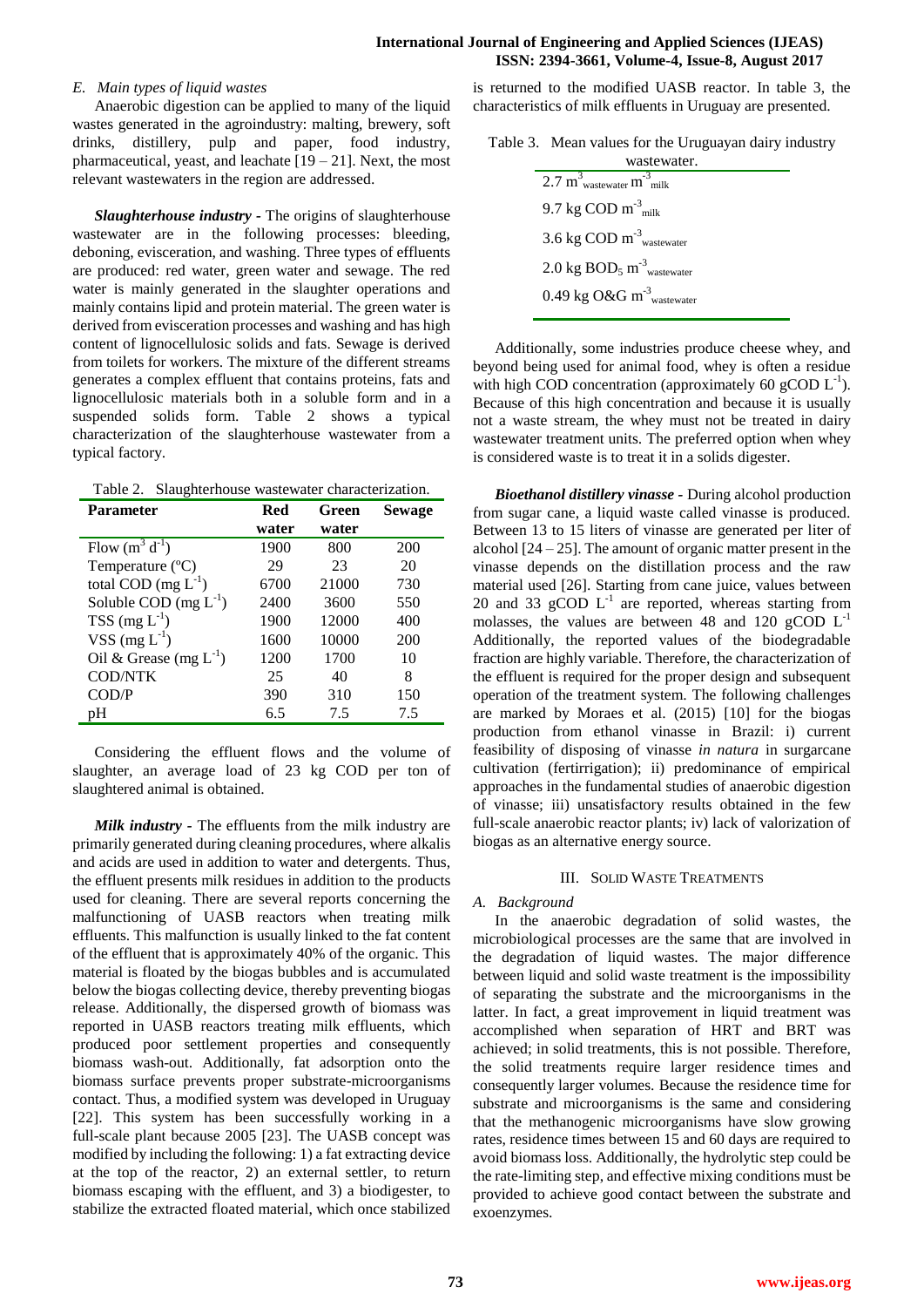#### *B. Substrate types*

The main agroindustrial wastes are presented in table 4, and the biomethane potential yield is reported.

Table 4 Review of methane yield for different kinds of substrates from agroindustrial wastes.

| <b>INDUSTR</b><br>Y           | <b>WASTE</b>                                   | <b>METHANE</b><br><b>YIELD</b>         |            | <b>AVAILABILI</b><br>TY (%) | <b>REFEREN</b> |
|-------------------------------|------------------------------------------------|----------------------------------------|------------|-----------------------------|----------------|
|                               |                                                | (L<br>CH <sub>4</sub><br>$kgSV^{-1}$ ) | <b>MIN</b> | MAX                         | -CES           |
| <b>Sauceries</b>              | Process<br>waste                               | 216                                    | 10         | 25                          | $[27]$         |
|                               | Grease trap<br>sludge                          | 278                                    | 50         | 80                          | $[28]$         |
| Slaughterh<br>ouses           | Ruminal<br>content,<br>manure,<br>other solids | 540                                    | 50         | 80                          | our studies    |
| Poultry                       | Slaughter<br>waste                             | 550                                    | 10         | 25                          | [29]           |
|                               | Grease trap<br>sludge                          | 278                                    | 50         | 80                          | [28]           |
| Fish                          | Fish waste                                     | 390                                    | 10         | 25                          | [30]           |
|                               | Grease trap<br>sludge                          | 278                                    | 50         | 80                          | [28]           |
| Oil                           | Blanking<br>earth                              | 400                                    | 50         | 90                          | $[31]$         |
|                               | Biological<br>sludge                           | 340                                    | 50         | 90                          | $[32]$         |
| Dairy                         | Biological<br>sludge                           | 340                                    | 50         | 90                          | $[32]$         |
|                               | Whey                                           | 424                                    | 5          | 30                          | $[27]$         |
|                               | Pressing                                       | 180                                    | 30         | 50                          | $[33]$         |
| Wine                          | Wine<br>sludge                                 | 283                                    | 30         | 50                          | $[33]$         |
|                               | Peduncle                                       | 283                                    | 30         | 50                          | [33]           |
| <b>Brewery</b><br>and malting | Malting<br>waste                               | 245                                    | 70         | 90                          | $[34]$         |
|                               | Biological<br>sludge                           | 340                                    | 70         | 90                          | $[32]$         |
|                               | Yeast                                          | 560                                    | 70         | 90                          | $[35]$         |
| Woolscouri<br>ng              | Sedimentat<br>ion sludge                       | 150                                    | 70         | 90                          | Estimated      |
|                               | Recovered<br>grease                            | 150                                    | 70         | 90                          | Estimated      |
|                               | Decanter<br>sludge                             | 150                                    | 70         | 90                          | Estimated      |

#### *C. Co-digestion*

The co-digestion benefits have been largely reported in the literature. When using a single residue, some problems could be present [36]. For instance, lipids have important methane potential but require a long time for biodegradation; proteins and carbohydrates have lower methane potential but higher biodegradation velocities. Moreover, the presence of lipids could inhibit the anaerobic process due to the accumulation of fatty acids, or could produce floatation problems or the coating of microorganisms by the fatty material [37]. In contrast, the presence of carbohydrates could produce a pH decrease in the system and proteins could produce an increase in pH. The co-digestion of a mix of substrates minimizes the problems mentioned above and produces economical and technical improvements [38 – 39]. Usually, the co-digestion produces more biogas than the single substrates  $[40 - 41]$ .

#### *D. Type of reactors*

Some systems operate in a mesophilic range  $(35 - 37 \degree C)$ , and others operate under thermophilic conditions (55 °C) [42 – 43]. Some systems are operated in batch mode, and others are operated in continuous mode. The mixing systems depend on the reactor configuration. Finally, some systems operate with low solid content (5-10%, "wet" digestion), and others operate with high solid concentration (approximately 20%, "dry" digestion)  $[44 - 45]$ .

Additionally, pretreatment systems as mechanical, chemical, enzymatic or ultrasounds methods can be used to improve the organic matter removal efficiency [46]. Alternatively, some systems are implemented with a solid waste reactor where the hydrolytic phase is performed, followed by a conventional anaerobic reactor to treat the hydrolyzed organic matter in the liquid phase [47]. In some cases, percolating systems are used; the percolated recirculation improves contact and homogenization. A single reactor or several reactors working in sequential mode could be used. In table 5, adapted from Nizami and Murphy (2010) [48], the advantages and disadvantages of the different systems are presented.

#### IV. ENERGETIC POTENTIAL OF ANAEROBIC DIGESTION

The potential of methanation of a residue is determined by their biodegradability; nevertheless a fraction of the substrate is used for the growth of microorganisms, approximately 10% to 20%. However, the methane obtained from a residue also depends on other factors: type of reactor, temperature, HRT in continuous reactors, reaction time in batch reactors, degree of mixing, microorganisms developed, etc.

To estimate an upper bound of the methane production, the maximum theoretical energy potential can be calculated from the specific methane yield of a residue and the amount of waste generated. However, it must be considered that only a fraction of the produced wastes is collected; in addition, there are possible alternative uses of the residue. The waste generation mode has a clear impact on the amount of waste collected. Usually, the industrial waste is generated in a concentrated way, whereas other residues such as agricultural wastes are generated in a dispersed mode. From the energetic point of view, the produced biogas can be converted to heat, electrical energy or both. The technical possibilities for energy transformation and distribution must be considered in each situation. Finally, the economic, legal and social considerations must be included in a full approach [32].

Some examples may illustrate the biogas potential in Latin America and outside the region. In Uruguay, the total methane potential is between 52 and 84 million cubic meters per year. This is approximately 1.3-2.1% of the total primary energy of the country. Converting the methane potential into electricity produces 21-34 MW of electrical power, which represents 1.9-3.0% of the mean electrical demand [49].

Chamy and Vivanco (2007) [32] estimated the installable potential to generate electricity of approximately 3.5% of Chile's capacity at this time.

In Colombia the estimated potential is 6000 million cubic meters of biogas per year. This value is approximately 9% of the natural gas supply of this country.

Ribeiro and Silva (2009) [50] indicate that from anaerobic digestion of vinasse, sewage, excreta and landfills, between 1.16-1.24% of the electrical energy of Brazil could be generated.

The former values are similar to those reported for other countries. Gómez et al. (2010) [51] indicated that from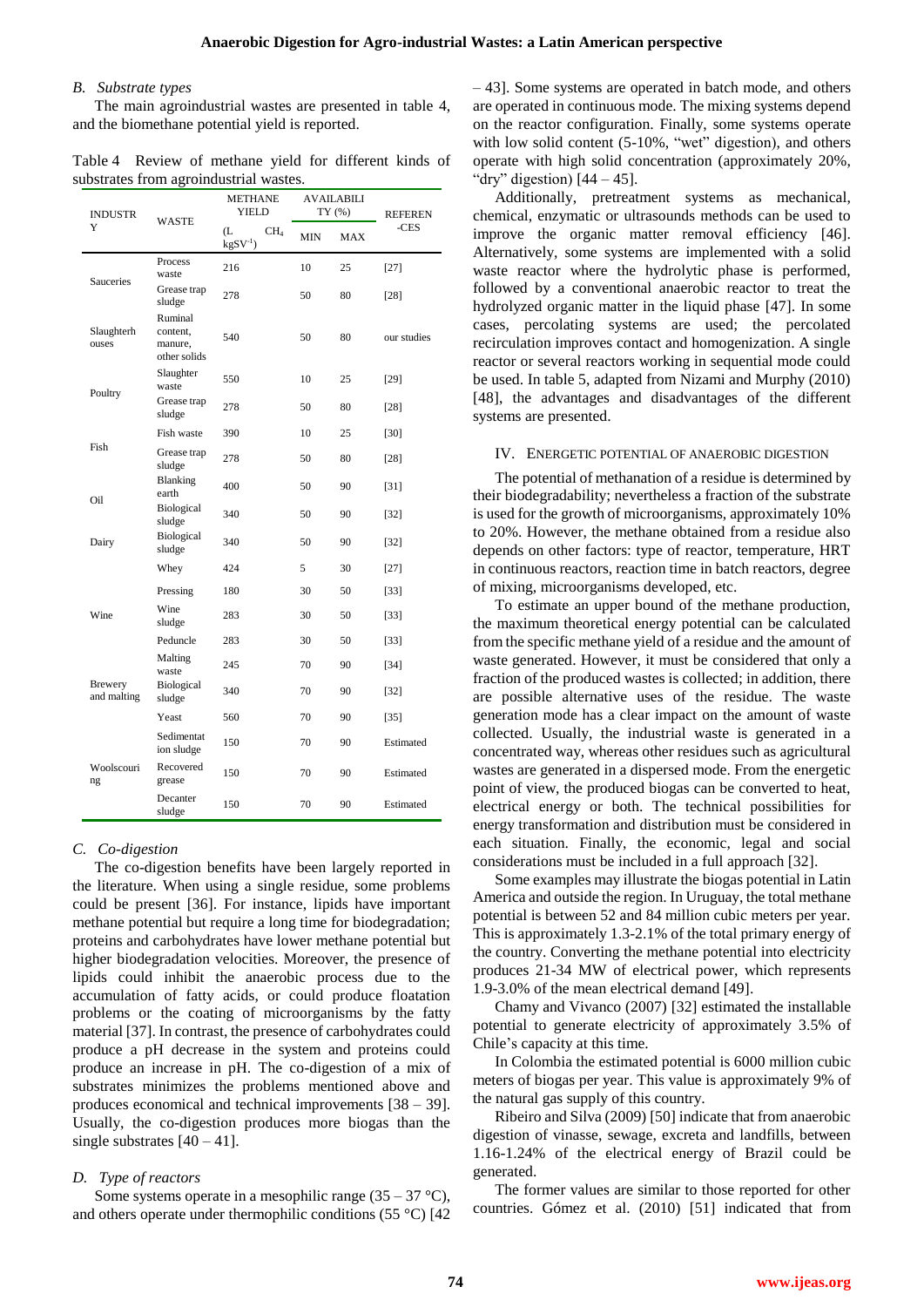anaerobic digestion of the organic fraction of municipal solid waste, sewage sludge and excreta, 2.82% of the electrical generation and 2.0% of the primary energy consumed in Spain could be produced.

According to Poeschl et al. (2101) [52], in Germany in the year 2008, the electricity generation from biogas was 1.6% of the demand and the potential was six times higher.

The projections for the European Union in 2020 are to achieve between 2 and 3% of the primary energy from wastes (1/5 animal waste, 1/5 other wastes, and 3/5 energy crops).

Daniel-Gromke et al. (2011) [53] indicated that between 2.8 and 4.8% of the primary energy could be obtained from biogas in Turkey.

According to NREL (2013) [54], the biogas potential for the USA (including sanitary landfills, wastewaters, animal wastes and other organic wastes) is approximately 420,000 million cubic meters per year, which is equivalent to 5% of the current consumption of gas in the electrical sector or 56% of the consumption of natural gas in transportation. Murray et al. (2014) [55] estimated that biogas generation could account for between 3 and 5% of the gas market in USA.

In the results presented for Latin America, the possibility of the use of energy crops to produce biogas was not considered. In several European countries, particularly Germany, energy crops are co-digested with animal wastes. Depending on the agronomic yield of crops, which is highly variable, the amount of biogas will also be highly variable. Considering a conservative value of 3 tons of dry matter per hectare per year (Smyth et al. (2009) [56] considered four times this value,  $12$  tDM ha<sup>-1</sup> year<sup>-1</sup>), 90% of VS content, and a conservative mean value of  $250 \text{ m}^3\text{CH}_4 \text{ tVS}^{-1}$  (Smyth et al., 2009 [56], used 300 m<sup>3</sup>CH<sub>4</sub> tVS<sup>-1</sup>), 675 m<sup>3</sup>CH<sub>4</sub> will be obtained per hectare and per year. Considering the energetic requirements for agronomic operation (12% of the total), pretreatment and mixing (5%), energetic requirement of the digester (15%) and digestate transportation (3%) (from Smyth et al., 2009 [56]), the net energy is 65%, equivalent to 15.3 GJ.

# V. DIGESTATE AS SOIL AMENDMENT

The valorization of waste through anaerobic digestion is accomplished by methane production but also by the use of the digestate of solid wastes digestion as nutrients supplier and soil conditioner. Digestates can be considered to be organic amendments or organic fertilizers when properly processed and managed [57]. The expected effects on crops and the soil are promissory [58]. However, further work is required to improve the full-scale experience and to develop a more integrated and energy-efficient scheme of waste management including dewatering, transportation and spreading [59].

# VI. CONCLUSION

The application of anaerobic technology presents an interesting potential in Latin-American countries. Considering the characteristics of the productive matrix, anaerobic digestion is a clear choice for the treatment of liquid and solid waste with significant organic content. From the energy point of view, not only do anaerobic treatments require a little amount of energy to operate, but by generating biogas, they become an attractive option for energy recovery from organic matter. Two objectives are successfully met, reducing the environmental impact and achieving renewable energy generation. Additionally, solid waste digestates can be used as soil amendment and improve the agricultural production from an eco-friendly perspective.

#### **REFERENCES**

- [1] McCarty, P.L. 2001. The development of anaerobic treatment and its future, Water Science and Technology 44(8): 149-156.
- [2] Young, J.C.; McCarty, P.L. 1969. The Anaerobic Filter for Waste Treatment. Journal Water Pollution Control Federation Vol. 41, No. 5, Research Supplement, Part II, R160-R173.
- [3] Lettinga, G.; van Velsen; A.F.M.; Hobma, S.W.; de Zeeuw, W.; Klapwijk, A. 1980. Use of the upflow sludge blanket reactor concept for biological waste water treatment, specially for anaerobic treatment. Biotechnology and Bioengineering 22: 699-734.
- [4] van Lier, J.; Tilche, A.; Ahring, B.K.; Macarie, H.; Moletta, R.; Dohanyos, M.; Hulshoff Pol, L.W.; Lens, P.; Verstraete, W. 2001. New perspectives in anaerobic digestion, Water Science and Technology  $43(1): 1-18$ .
- [5] Verstraete W.; Morgan-Sagastume F.; Aiyuk S.; Waweru M.; Rabaey K.; Lissens G. 2005. Anaerobic digestion as a core technology in sustainable management of organic matter. Water Science and Technology 52(1-2): 59-66.
- [6] Holm-Nielsen, J.B.; Al Seadi, T.; Oleskowicz-Popiel, P. 2009. The future of anaerobic digestion and biogas utilization. Bioresource Technology 100: 5478-5484.
- [7] Nishio, N.; Nakashimada, Y. 2007. Recent Development of Anaerobic Digestion Processes for Energy Recovery from Wastewater. J. of Bioscience and Bioengineering 103(2): 105-112.
- [8] Levin, D.B.; Zhu, H.; Beland, M.; Cicek, N.; Holbein, B.E. 2007. Potential for hydrogen and methane production from biomass residues in Canada. Bioresource Technology 98: 654-660.
- [9] Jingura, R.M.; Matengaifa, R. 2009. Optimization of biogás production by anaerobic digestión for sustainable energy development in Zimbabwe. Renewable and Sustainable Energy Reviews 13: 1116-1120.
- [10] Moraes, B.S.; Zaiat, M.; Bonomi, A. 2015 Anaerobic digestión of vinasse from sugarcane ethanol production in Brazil: Challenges and perspectives. Renewable and Sustainable Energy Reviews 44: 888-903.
- [11] Cakir, F. Y.; Stenstrom, M.K. 2005. Greenhouse gas production: a comparison between aerobic and anaerobic wastewater treatment technology. Water Research 39: 4197-4203.
- [12] Power N.M.; Murphy J.D. 2009. Which is the preferable transport fuel on a greenhouse gas basis; biomethane or ethanol? Biomass and Bioenergy 33(10): 1403-1412.
- [13] Wheeldon, I.; Caners, C.; Karan, K.; Peppley, B. 2007. Utilization of biogas generated from Ontario wastewater treatment plants in solid oxide fuel cell systems: A process modeling study. International Journal of Green Energy 4: 221-231.
- [14] Ueno, Y.; Tatara, M.; Fukui, H.; Makiuchi, T.; Goto, M.; Sode, K. 2007. Production of hydrogen and methane from organic solid wastes by phase-separation of anaerobic process. Bioresource Technology 98: 1861-1865.
- [15] Koutrouli, E.C.; Kalfas, H.; Gavala, H.N.; Skiadas, I.V.; Stamatelatou, K.; Lyberatos, G. 2009. Hydrogen and methane production through two stage mesophilic anaerobic digestion of olive pulp. Bioresource Technology 100: 3718-3723.
- [16] McCabe, B.K.; Hamawand, I.; Harris, P.; Baillie, C.; Yusaf, T. 2014. A case study for biogas generation from covered anaerobic ponds treating abattoir wastewater: Investigation of pond performance and potential biogas production. Applied Energy 114: 798-808.
- [17] Nähle, C. 1991. The contact process for the anaerobic treatment of wastewater: technology, design and experiences. Water Science and Technology 24(8): 179-191.
- [18] Young, J.C. 1991. Factors affecting the design and performance of upflow anaerobic filters. Water Science and Technology 24(8): 133-155.
- [19] Lettinga, G.; Hulshoff Pol, L. 1992. UASB process design for various types of wastewaters, en Design of anaerobic processes for the treatment of industrial and municipal wastes. Malina and Pohland eds., Technomic Publishing Company, USA, ISBN 87762-942-0.
- [20] Borzacconi, L.; López, I; 1994. Survey of anaerobic reactors in Latin America [in spanish: Relevamiento de reactores anaerobios en América Latina]. In Tratamiento Anaerobio, Viñas, Soubes, Borzacconi y Muxi eds., Montevideo, Uruguay.